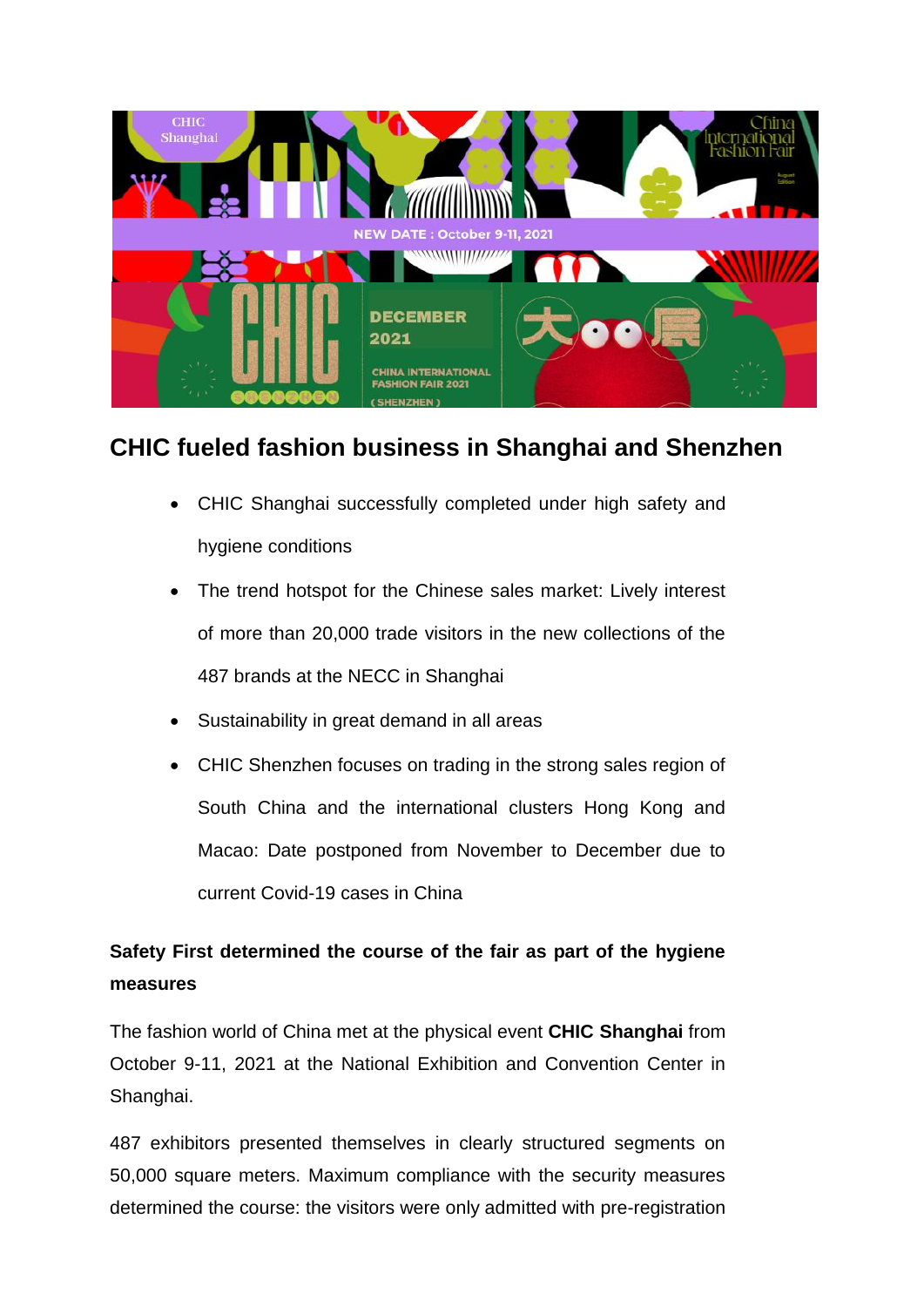and against presentation of vaccination certificates and an additional negative PCR test. Against this background the exhibitors welcomed more than 20,000 trade visitors and reported cheerful orders.

"*The safety and health of all our participants is the most important thing for us. For this reason, we have of course implemented the regulations for the PCR testing of all visitors, exhibitors and organizers requested by the hall operator at short notice. The acceptance of these measures was respected by all participants and we are pleased that we were able to welcome so many trade visitors to CHIC despite this challenge. It was obvious that this time the visitors were even better prepared and came with a clear intention of reaching final business deals. The fashion business has continued to develop since last year and designer fashion, including sustainable productions, is in particular demand*" said Chen Dapeng, President of China National Garment Association and CHIC.

#### **Targeted Order and Focus on Business**

The 487 exhibitors were also satisfied with the business activity and reported successful orders.

Guangzhou Guifan Leather Industry reports on three busy fair days: "*All days of the fair were very successful. We were in contact with over 70 customers and met both retail and brand customers, such as AJIDOU, Zara, Septwolves and also international customers from the Philippines and Italy, among others. Despite the noticeable effects of the pandemic, the quality of the visitors and the willingness to close a deal was very high this time.*"

The ordering activities are characterized by high quality standards. The young design label NAIQAUH reports a 200% increase in order volume and 3,000 planned orders. The brand used the fair to meet old customers again and to further expand their customer network through **CHIC**'s broadbased matchmaking. In total, they were in contact with over 90 customers.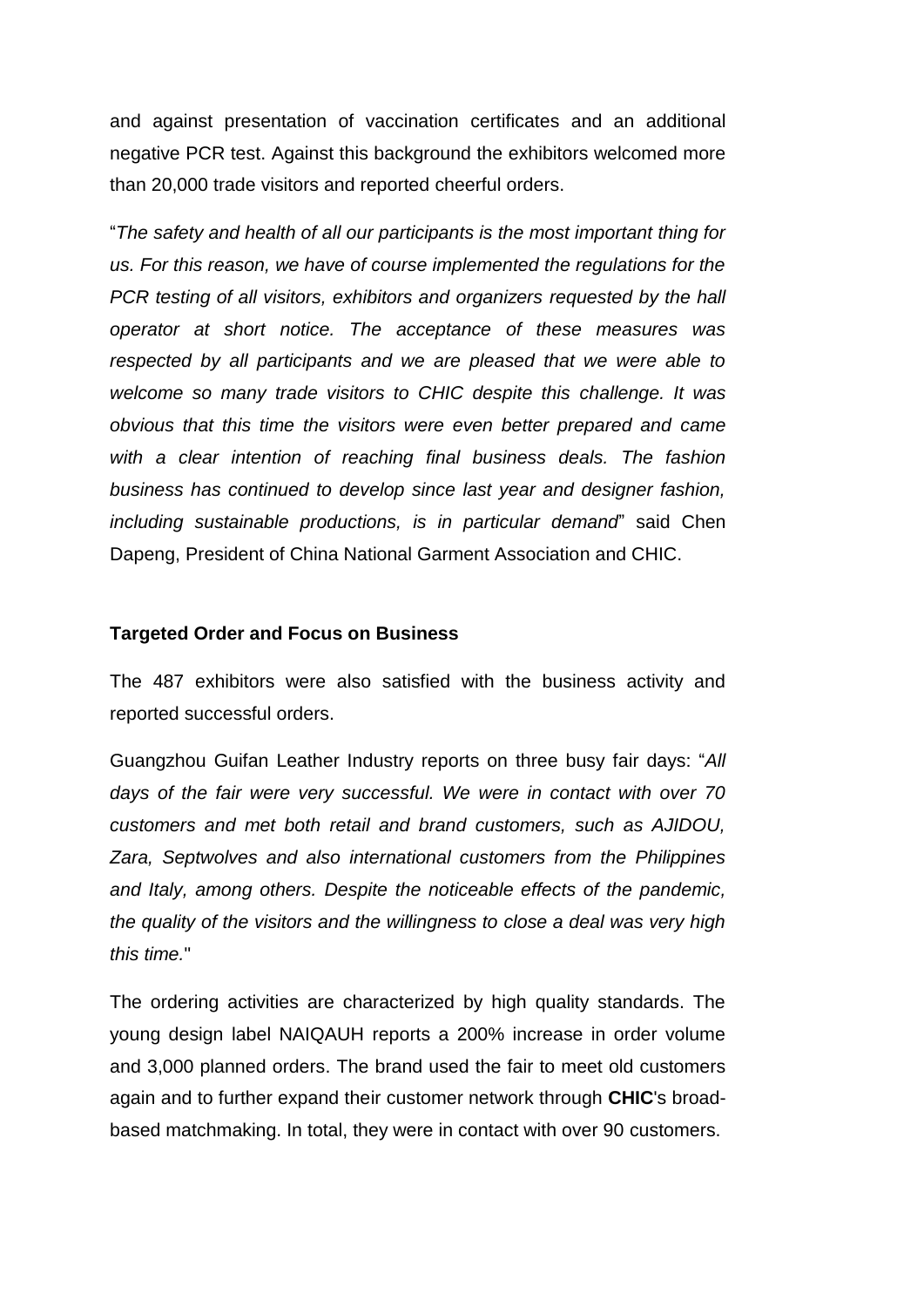Hatters´ Hub, trend brand for hats and headgear, recorded over 100 contacts from all retail channels including e-commerce; successful deals were concluded and further post-fair orders were announced.

The fair visitors were also satisfied despite the demanding hygiene measures. The focus was particularly on sustainability, designer collections and the positive development of the Chinese fashion market. Despite international restrictions, international visitors from France, Italy, the Philippines, Spain, the USA etc. were on site.

"*This year, environmental protection and sustainable production are even more of a focus of our visit. As a fashion brand for the young consumer group, it is essential to integrate progressive concepts and promote green consumption*", says Wang Xiaowei from Soulgoods.

#### **Perfect presentation platform: the CHIC Matching area**

The expanded matchmaking events at **CHIC** were also enthusiastically received. The Italian Zeus Group was networked with over a dozen individually selected exhibitors and was able to find a suitable partner directly. In total, over 37 matchmaking events took place in the specially set up matching area consisting of several presentation platforms and private negotiation rooms at the fair. From company presentations by industry giants such as Shein, through trade fair tours to selected one-onone discussions, **CHIC** brought exhibitors and visitors together in a targeted manner. More than 600 participants have been matched by this CHIC event. Among them visitors such as Shein, Walmart, Wang Yi Yan Xuan, Tiktok, BAILIAN GROUP, LIQUN etc, parts of the organizer's broad network.

#### **Continuing growth: sustainable productions**

Sustainability is one of the most important consumer trends in China. The pandemic has brought ecological issues even more to the fore; consumers are looking for natural, comfortable and healthy products. Sustainability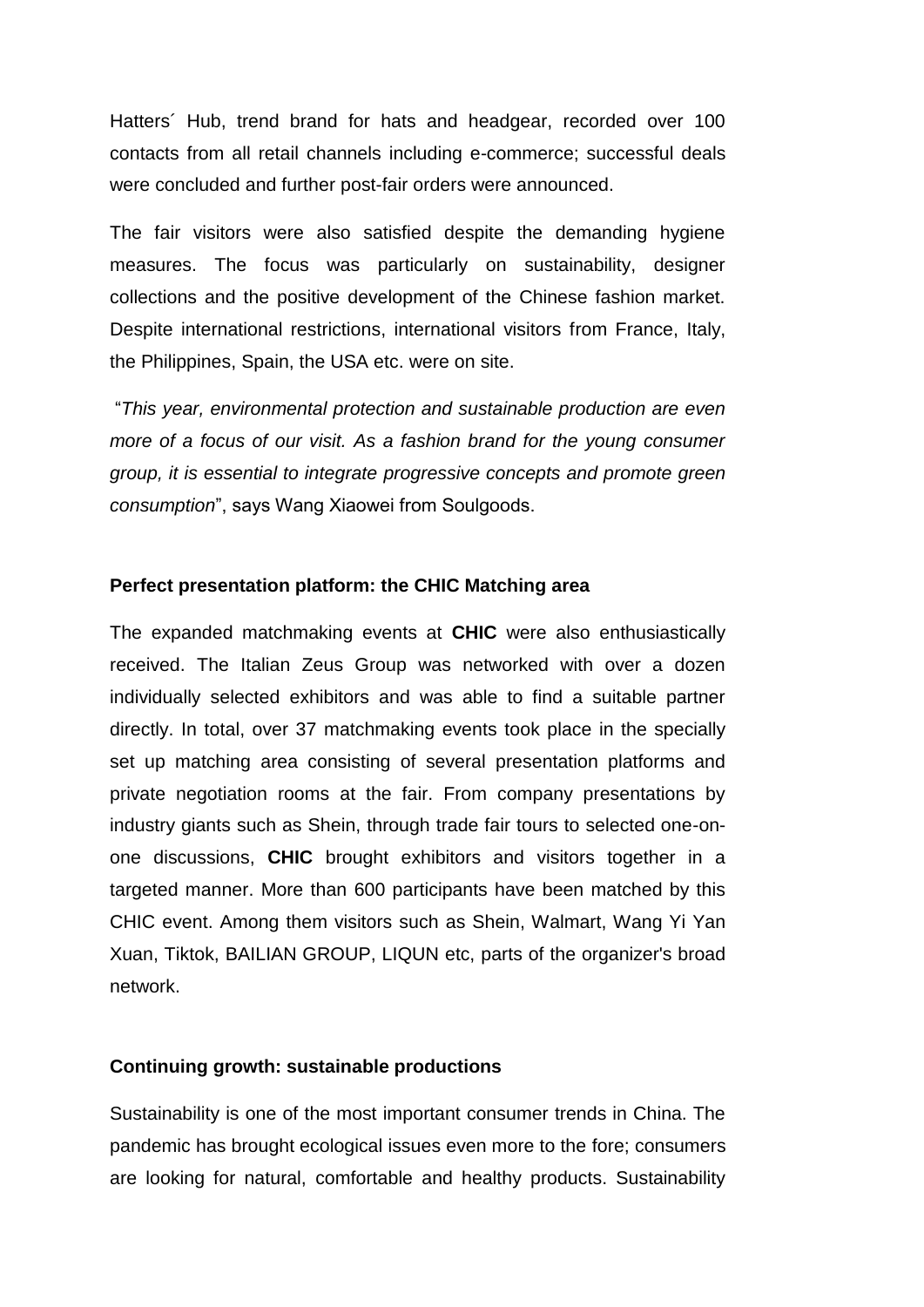continues to gain in importance, especially for young GenZ and millennial consumers. **CHIC** played the theme in all exhibition areas; from womenswear, kidswear and menswear to accessories, sustainable collections were represented in all segments.

Natural materials like cotton, linen, wool, and silk are very popular compared to synthetic materials. In the accessories area, further interesting materials were to be found, such as straw, raffia and textiles made from coffee grounds, pineapple fibers, etc. in hat ornaments, bags and shoes. Soles made with rubber foam technology are non-toxic and environmentally friendly. Selected, degradable and sustainable leather with an animal welfare guarantee was also one of the popular materials for bags, shoes, gloves, hats, etc.

Recycling is another trend: JCJ Jewelry delighted with pieces of jewelry made from reused, redesigned metals and man-made stones. Quality upgrade and timeless design are also an option for extending the lifespan of fashion. Accessories are becoming even more important in order to adapt long-lasting outfits to different occasions and trends.

#### **Design talent and traditional styles**

In the IMPULSES area, innovative designer brands showed inspiring trends, high-quality collections and fashion variety like Kmusso, MIJA or Yu Jian Tian with its new design collection made by natural materials such as mulberry silk and wool, presenting the unique traditional Chinese style.

The shoe brand Soyuke from Japan showed extreme platform boots with lacquer details, color blocking and strong 90s echoes. Allusions to mountain hikes can also be found in the steep shoe models.

The Hanfu trend towards traditional clothing has found its way out of the niche and is not only becoming more and more visible in the everyday cityscape. Exhibitors like Feinix or Rongchen presented traditional styles with a modern touch, elegant designs and classic cuts like the typical cheongsam dress. Symbols such as cranes and dragons can be found on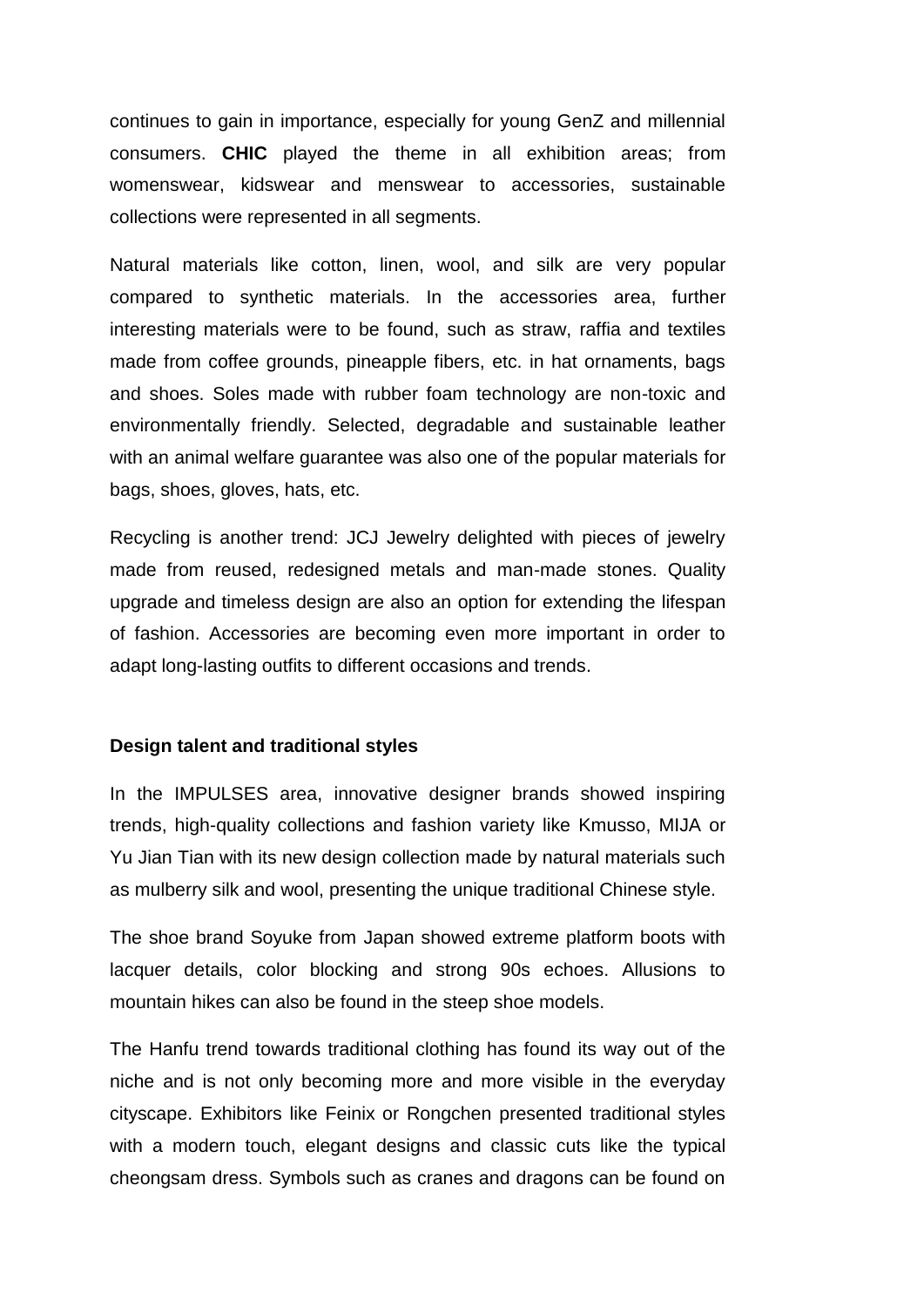urban bomber jackets as well as on delicate handbags and cool puffer jackets. The tie-dye trend has also reached downwear. The trend jackets from Zhong Fu Hui Jia are adorned with pastel tie-dye patterns, as well as bright green and purple.

Qingdao Shengyaqi showed innovative ideas for high-quality lingerie that incorporates technology and science with temperature-regulating and antibacterial functions and the use of cashmere proteins.

**CHIC Shanghai** presented the entire range of the fashion business in a total of 12 exhibition segments. This year's acclaimed visual concept, created by lava beijing, has been awarded the Bronze Award of the Hiiibrand Awards 2021 in the Identity category.

### **Digital tools and physical events**

In addition to the on-site trade fair offer, **CHIC** is expanding its reach through the consistent use of digital tools. The **CHIC** app combines all the functions needed for a successful trade fair participation, from the digital trade fair catalog and matchmaking to direct appointments and live chats for all participants who cannot be on site. The **CHIC** app alone recorded almost 42,000 registered users and more than 600,000 clicks.

**CHIC** uses all important Chinese social media channels, especially the Chinese all-round tool WeChat, and also networks the latest retail trends such as live ecommerce with live streamers and CHIC TV on site.

With CHIC TALK, **CHIC** offered an expert forum for current topics in the industry. The talk on "Interest E-Commerce Facilitates New Opportunities For The Fashion Industry", initiated by Douyin (TikTok), was particularly popular with visitors.

## **Next: Shenzhen links Southern China, Hong Kong and Macau**

**CHIC Shenzhen** offers the opportunity to develop the important markets in southern China and the international hubs in Hong Kong and Macau. The